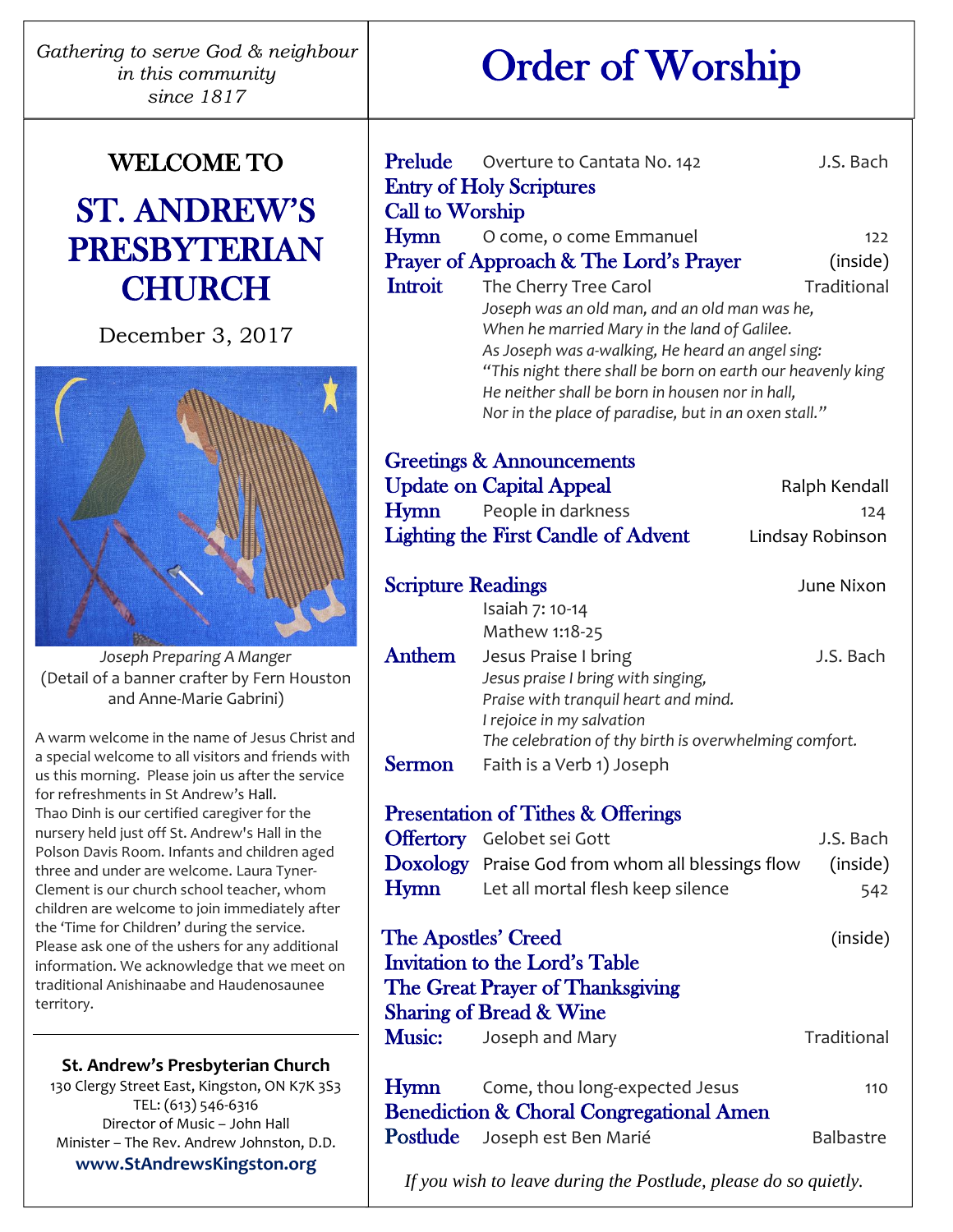#### *The Lord's Prayer*

Our Father who art in heaven, hallowed be thy name. Thy kingdom come, thy will be done, on earth, as it is in heaven. Give us this day our daily bread, and forgive us our debts, as we forgive our debtors. And lead us not into temptation, but deliver us from evil. For thine is the kingdom, the power, and the glory, forever. Amen.

#### *Ushers*

This morning – The Elders December 10 – Dorothy Messenger, Cheng Shyu, Ralph Kendall, Wendy Worling

#### *Scripture Reading*

#### *Isaiah 7: 4 – 10*

Again the Lord spoke to Ahaz, saying, Ask a sign of the Lord your God; let it be deep as Sheol or high as heaven. But Ahaz said, I will not ask, and I will not put the Lord to the test. Then Isaiah said: 'Hear then, O house of David! Is it too little for you to weary mortals, that you weary my God also? Therefore the Lord himself will give you a sign. Look, the young woman is with child and shall bear a son, and shall name him Immanuel.

#### *Matthew 1:18-25*

Now the birth of Jesus the Messiah took place in this way. When his mother Mary had been engaged to Joseph, but before they lived together, she was found to be with child from the Holy Spirit. Her husband Joseph, being a righteous man and unwilling to expose her to public disgrace, planned to dismiss her quietly. But just when he had resolved to do this, an angel of the Lord appeared to him in a dream and said, 'Joseph, son of David, do not be afraid to take Mary as your wife, for the child conceived in her is from the Holy Spirit. She will bear a son, and you are to name him Jesus, for he will save his people from their sins.' All this took place to fulfil what had been spoken by the Lord through the prophet:

'Look, the virgin shall conceive and bear a son, and they shall name him Emmanuel', which means, 'God is with us.' When Joseph awoke from sleep, he did as the angel of the Lord

commanded him; he took her as his wife, but had no marital relations with her until she had borne a son; and he named him Jesus.

#### *Doxology*

Praise God, from whom all blessings flow; Praise God, all creatures here below; Praise God above, ye heavenly host; Praise Father, Son, and Holy Ghost. Amen.

#### *Apostles' Creed*

I believe in God, the Father Almighty, Creator of heaven and earth.

I believe in Jesus Christ, God's only Son, our Lord. who was conceived by the Holy Spirit, born of the Virgin Mary, suffered under Pontius Pilate, was crucified, died, and was buried; he descended to the dead. On a third day he rose again; he ascended into heaven, he is seated at the right hand of the Father, and he will come to judge the living and the dead.

I believe in the Holy Spirit, the holy catholic Church, the communion of saints, the forgiveness of sins, the resurrection of the body, and the life everlasting. Amen.

#### *Notes from the Director of Music*

There is very little music dealing with the subject of Joseph, but if we go back a few hundred years, there seemed to be a bit of tribute to him in the form of carols – particularly carols that told a story. The **Introit** is taken from a rather lengthy carol with 18 verses. The text first appeared in print in the late 18<sup>th</sup> century and was one of the most popular carols of the time. Later, by the mid 1800's, traditional tunes were found to go with the text. We hear three verses using two of these tunes. The long story about the cherry tree we leave for another time.

Another old carol about old Joseph is heard during **Communion** with a beautiful arrangement by Vaughan Williams. The tune originally went with a 17<sup>th</sup> century carol with rather unpleasant imagery and so later the compilers of a carol book decided to use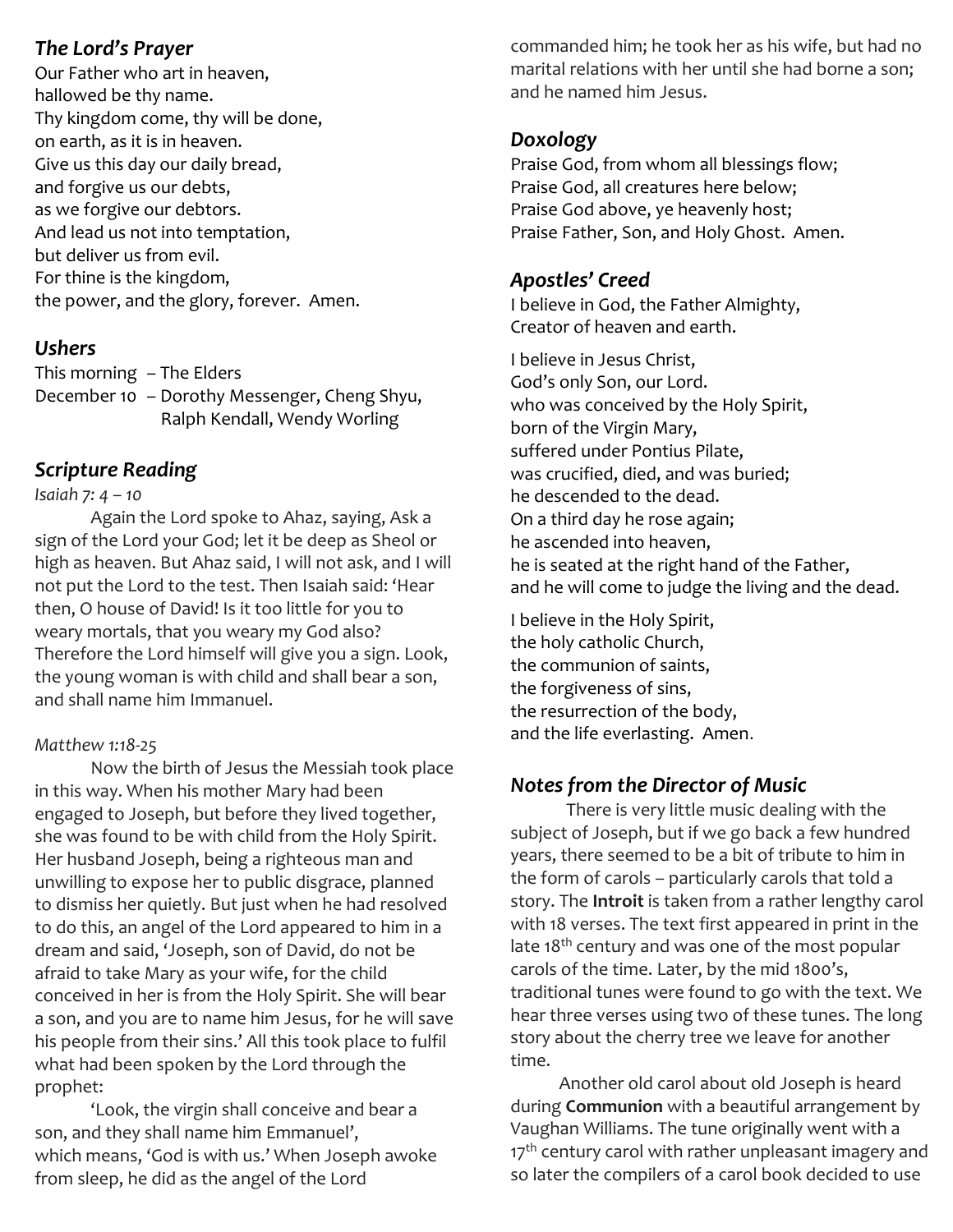this beautiful tune with words of another traditional carol which might have gone back as far as the 15<sup>th</sup> century.

The **Postlude** is an arrangement of an old French carol, "Joseph is a Good Bridegroom". This tune was very popular and used by several composers with variations. This particular "Noel" is by Claude Balbastre who was born in Dijon in 1729.

Johann Sebastian Bach composed a huge number of cantatas and today we hear excerpts from his Cantata no.142 which is a Christmas cantata (not to be confused with his big Christmas oratorio). The overture is heard as the **Prelude** and the concluding chorale is heard as the **Offertory**. For today's **Anthem**, Damien sings an alto recitative and aria from this cantata. The recitative is in English and the aria, *Alleluja, gelobet sei Gott* is sung in the original German. Damien will be helping out the folks at Sydenham St. during December so I have kept him extra busy today while we can still enjoy his many talents.

#### *Today*

Thanks to all who contributed to the St. Andrew's Day evening on Thursday. The contributions of shortbread and assorted baking, the choir singing, the poetry recited ... the good company enjoyed!

#### **Sacrament of the Lord's Supper**

This morning we begin the season of Advent with our monthly celebration of Holy Communion. This is the Lord's Table, and all who love the Lord a little, and wish to love the Lord more, are invited to join us. We serve each other in our seats, first bread, then the cup, communing each time together.

#### **The Days of December**

The Minister's monthly newsletter has been published, and is available this morning. Visitors can find a copy at either door of the sanctuary. Members and adherents can find their addressed envelopes at the back of the sanctuary. Included is a Christmas card from the Elders, featuring a dynamic line drawing of St. Andrew's Church by one of our own, Greg Matthews. Thank you Greg!

#### **Devotions for Advent**

As a way to prepare for Christmas, two possibilities are highlighted this year:

PresbyCan Daily

All through the month of December, wonderful Christmas devotionals! Join 6000 subscribers around the world and enjoy thoughts and prayers each day from the Presbyterian Church, delivered free by e-mail to your inbox. Subscribe at www.presbycan.ca/subscriptions

Moving Towards the Manger

Brief reflection by well-known Presbyterian theologian, Frederick Buechner, with accompanying Bible readings and prayers. A depth of wisdom to prepare our hearts to cradle the Christ. Suggested donation, \$3.50

#### **Prayer**

If you would feel supported by a time of personal prayer after the service, for yourself or others, please join a member of the prayer team by the 'prayer pillar' at the front of the sanctuary. An occasional list of prayer requests will be compiled and shared, so we might all join in this ministry. Please speak to Barb Zabel or Dorothy Messenger.

#### *Advanced Notice* **White Gifts 2017**

Each year, we reach out to neighbours with some of the joy we know in the coming of Christ. In the monthly newsletter you will find an envelope to support the residents of Interval House. Our offerings will support subscriptions to a variety of magazines for the house, for various ages and interests. As they wait within the residence for new beginnings in their lives, we pray these magazines will remind them of the wider world of possibilities, by the grace of God.

#### *Also…*

#### **Welcoming Another Syrian Family**

The InterChurch Refugee Partnership is happy to announce that we be sponsoring our 5th Syrian household, a family with 4 children currently in a refugee camp in Lebanon. This family is from the government's pre-approved list and should be arriving in 4-8 weeks. Please contact Anya Hageman (hagemana@econ.queensu.ca) or your ICRP contact person if you can contribute any of the following: crib with mattress, new twin mattresses or waterproof twin mattress protectors, new queen mattress or mattress protector, twin-size fitted